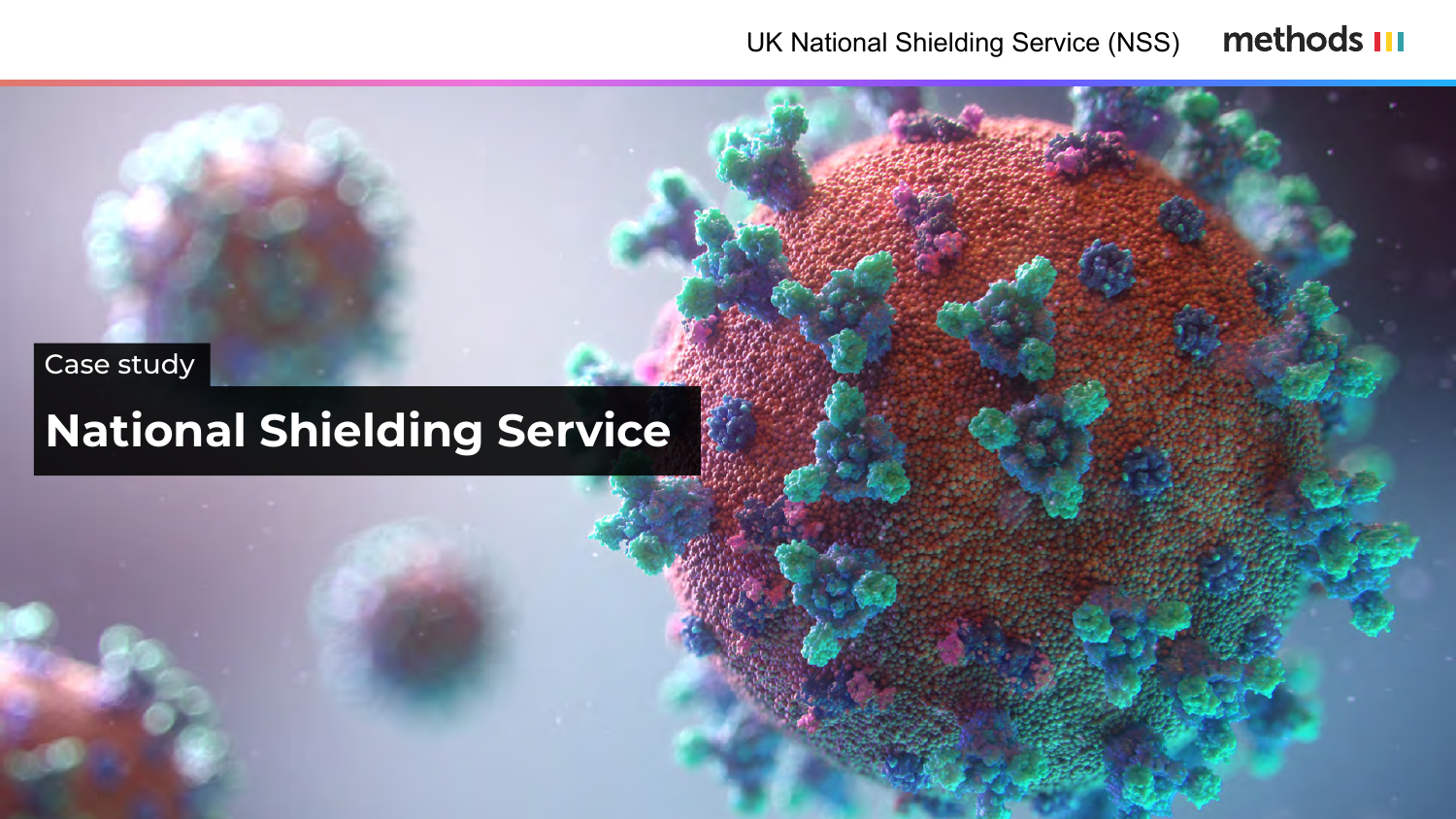During the Covid-19 pandemic the UK Government needed to establish a mechanism for supporting clinically extremely vulnerable people who needed additional support to access food and social care whilst shielding at home



within 10 days.



A rudimentary service was quickly developed by GDS to satisfy immediate needs using effective but short-term technology choices, incurring extensive technical debt. Further work was required to develop and maintain the service throughout lockdown:

Developing the service so it would be ready for a potential second wave

Remediating technical debt gradually throughout development

Supporting local lockdowns, adapting the service and engaging with leads within central and local government to understand the policy landscape Working with changing policy priorities and tight deadlines to respond to the urgent and changing nature of the pandemic.

Collaborating across a large number of organisations

Background The challenge The team we put in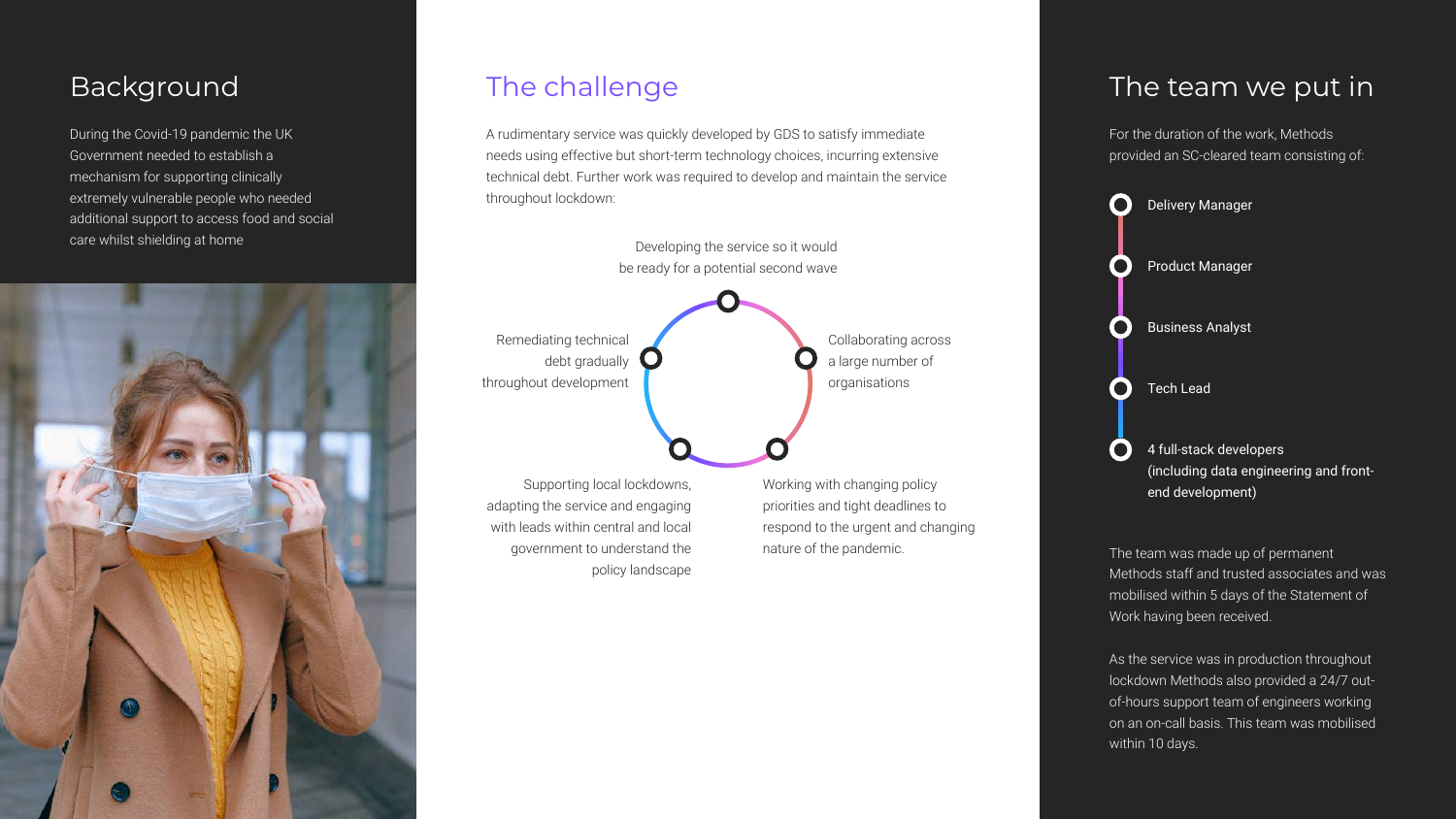## How we went about the work

Initially Methods supported the development, delivery and maintenance of the service for Shielding Vulnerable People, integrating with GOV.UK Notify to send notifications to citizens registering for assistance.

Google Docs was used for storing, sharing and reviewing documentation, working closely with senior stakeholders and department heads to seek feedback, to make design changes and to finalise the end design for the solution.

| Team workshops - for blueprinting and ideation |  |  |  |
|------------------------------------------------|--|--|--|
|                                                |  |  |  |
|                                                |  |  |  |
| Video calls throughout the day.                |  |  |  |
|                                                |  |  |  |

| The <b>Shielding Team</b> was made up of in-house Civil Servants                  | The work was delivered iteratively using an agi |
|-----------------------------------------------------------------------------------|-------------------------------------------------|
| and other suppliers, such as Newton Europe and Thoughtworks.                      | methodology, and to help the team embed while   |
| Although working remotely, Methods promoted a 'One Team'                          | remotely, we ensured use of collaborative tools |
| Ethos through:                                                                    | as Google Meet, Teams, Slack and Miro) to run:  |
| Remote inductions, including structures, systems                                  |                                                 |
| and working arrangements                                                          | Agile ceremonies                                |
| Shared ceremonies                                                                 |                                                 |
| (stand-ups, sprint planning, retrospectives)                                      | Evening wash-ups - with the wider               |
| Remote onboarding                                                                 |                                                 |
| Extensive knowledge transfer,                                                     | Team workshops - for blueprinting               |
| mentoring and pairing                                                             |                                                 |
| Working from a single backlog alongside other<br>suppliers, towards a single goal | Video calls throughout the day.                 |

| The work was <b>delivered iteratively</b> using an agile Scrum<br>methodology, and to help the team embed while working |                                              |  |  |  |
|-------------------------------------------------------------------------------------------------------------------------|----------------------------------------------|--|--|--|
| remotely, we ensured use of collaborative tools throughout (such                                                        |                                              |  |  |  |
| as Google Meet, Teams, Slack and Miro) to run:                                                                          |                                              |  |  |  |
|                                                                                                                         |                                              |  |  |  |
|                                                                                                                         |                                              |  |  |  |
|                                                                                                                         | Agile ceremonies                             |  |  |  |
|                                                                                                                         |                                              |  |  |  |
|                                                                                                                         |                                              |  |  |  |
|                                                                                                                         | Evening wash-ups $-$ with the wider GDS team |  |  |  |
|                                                                                                                         |                                              |  |  |  |

In addition to the project team Methods also worked alongside:



戀 Ministry of Housing,<br>Communities & Local Government

### 燃

Department for Work & Pensions

### 戀

Department for Environment Food & Rural Affairs

# **NHS**

Local authorities

Local Resilience Forums (LRFs)

Food distributors

Food charities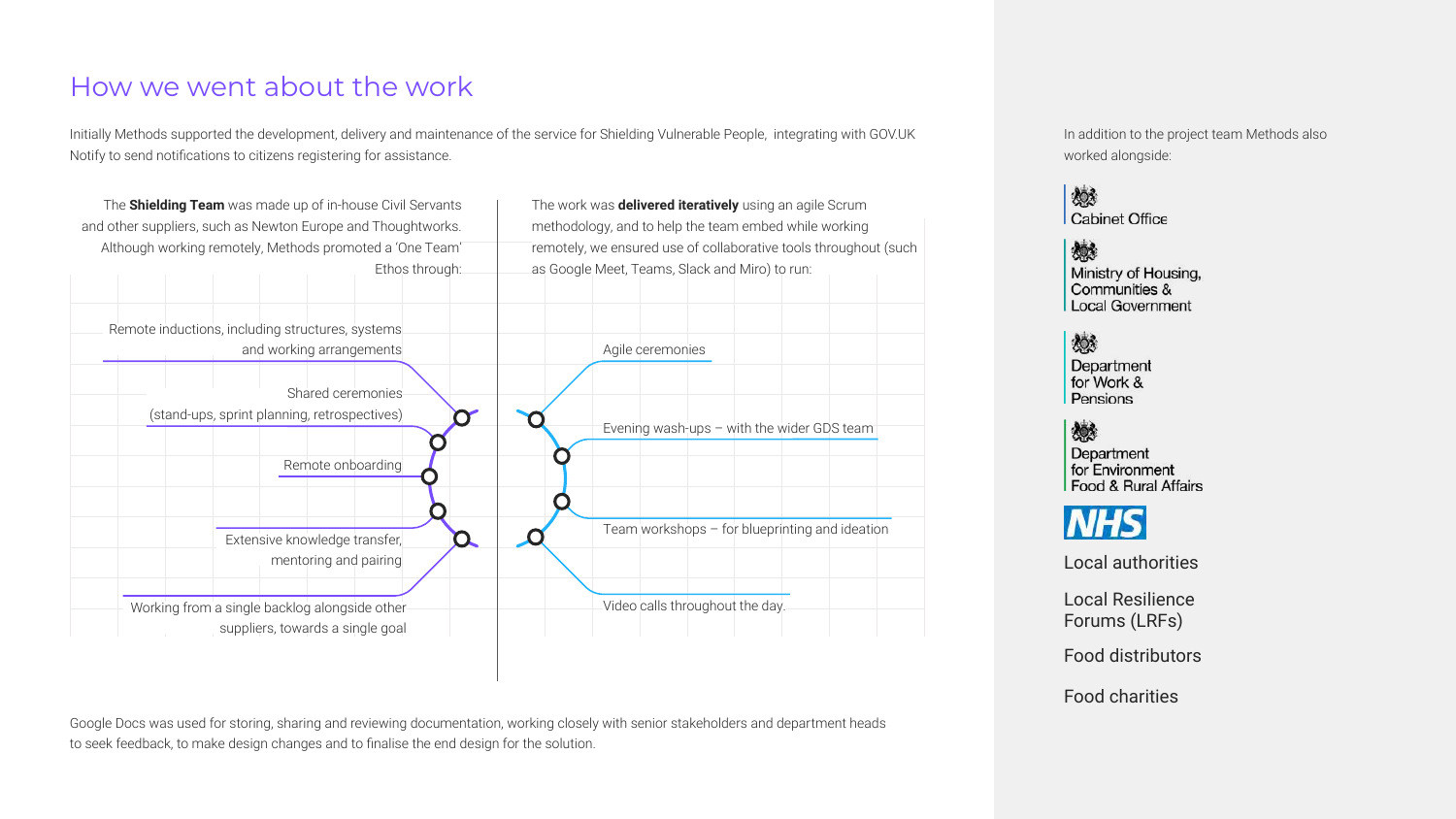# What we delivered and outcome

Anticipating the Autumn second wave we introduced a robust but flexible solution, based on a scalable architecture, developed iteratively incorporating feedback from user testing.

This seamlessly replaced the previous version, while also being able to accommodate changing policy. Enhancements included:

In its first 4 months 2.2 million people were contacted, with 1.2 million people signing up to the website. The service enabled the delivery of over 4.7 million essential supplies to over half a million people who were at the highest risk from Covid-19.

The service passed an internal GDS Beta assessment and went on to win a Civil Service Award, recognising the 'unprecedented collaboration with DHSC, the Government Digital Service, the Department for Work and Pensions, the Department for the Environment, Food and Rural Affairs, the Cabinet Office, NHSE and NHS Digital'.



| An account component                  | Delivering an account component to enable users to return<br>and update their information - NHS log in                                                                                                            |
|---------------------------------------|-------------------------------------------------------------------------------------------------------------------------------------------------------------------------------------------------------------------|
| <b>Relational database</b>            | Migrating to a relational database to ensure data was stored and<br>structured appropriately, enabling the team to better react to change<br>and make it easier for service providers to consume the service data |
| <b>Quality of data</b>                | Improving the quality of address data to ensure data was being passed<br>to the right service providers (local authorities)                                                                                       |
| <b>User support tools</b>             | Developing tools for the user support team so they could quickly<br>respond to customer and stakeholder queries without having to get<br>engineers to do database lookups                                         |
| <b>Management</b><br><b>processes</b> | Implementing robust incident management processes and out of<br>hours support for the service                                                                                                                     |

These enhancements ensured the service could better respond to rapid policy changes, allowing for support during local lockdowns such as that in Leicester.

|                     |                                       | 4 Months |                       |                                         |
|---------------------|---------------------------------------|----------|-----------------------|-----------------------------------------|
| 2.2m                | 1.2 <sub>m</sub>                      |          | 4.7m                  | <b>500k</b>                             |
| people<br>contacted | people signed<br>up to the<br>website |          | essential<br>supplies | at the highest<br>risk from<br>Covid-19 |